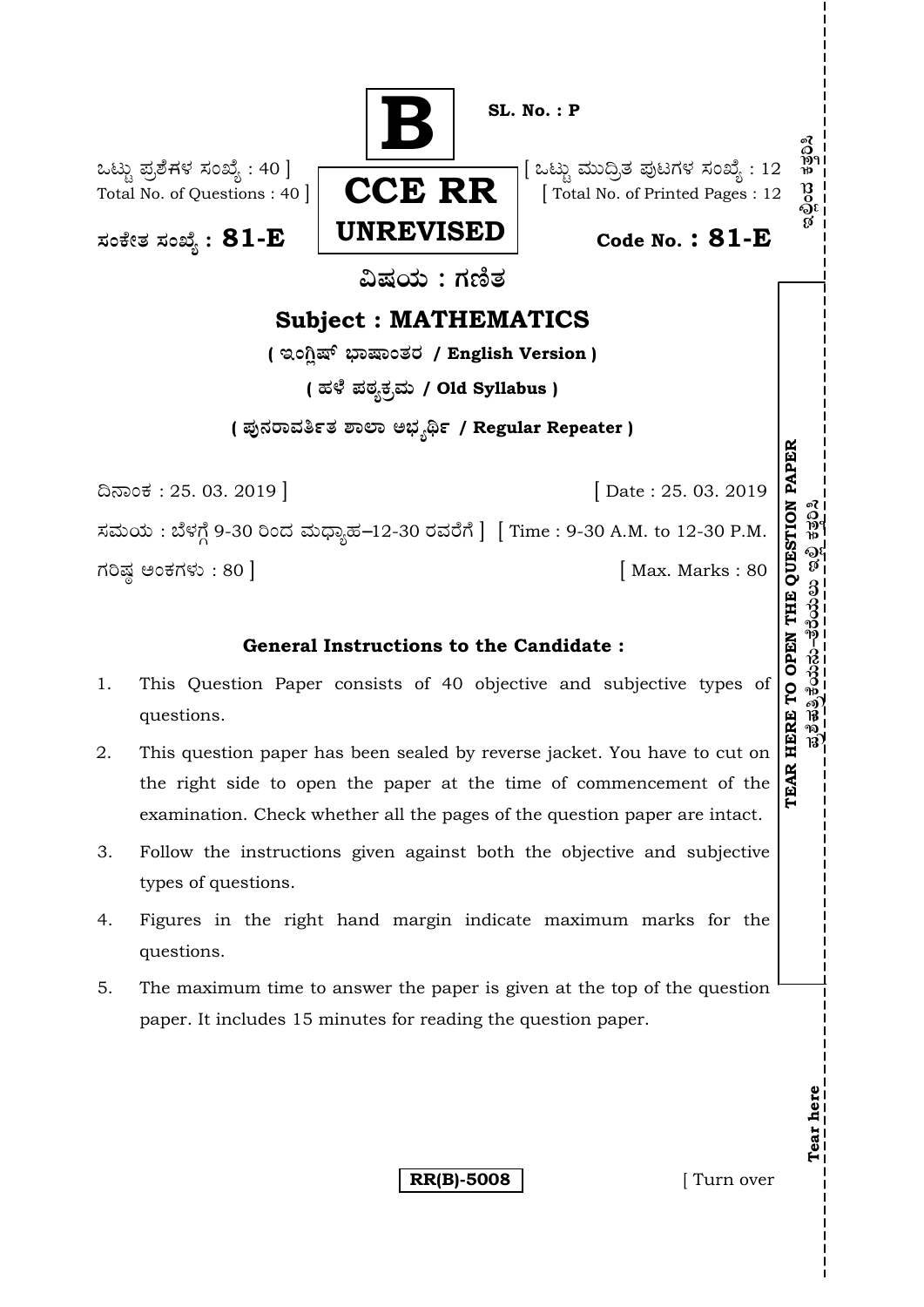I. *Four* alternatives are given for each of the following questions / incomplete statements. Only one of them is correct or most appropriate. Choose the correct alternative and write the complete answer along with its letter of alphabet.

 $8 \times 1 = 8$ 

- 1. If  $A = \{4, 8, 12, 16, 20, 24\}$  and  $B = \{4, 20, 28\}$  then  $A \cap B$  is
	- (A) { 4, 8, 12, 16, 20, 24, 28 }
	- (B)  $\{4, 20\}$
	- $(C) \{28\}$
	- $(D) \quad \{ \}$
- 2. The sum to infinite terms of a Geometric progression whose first term is *a* and common ratio *r* is given by the formula.
- (A)  $S_{\infty} = \frac{a}{1-r}$ 1 −
- (B)  $S_{\infty} = \frac{1-r}{a}$
- (C)  $S_{\infty} = \frac{a}{1+r}$  $1 +$ 
	- (D)  $S_{\infty} = a(1 r)$
- 3. If *H* and *L* are the HCF and LCM of two numbers *A* and *B* respectively then

- (A)  $A \times H = L \times B$
- (B)  $A \times B = L \times H$
- (C) *A* **+** *B* **=** *L* **+** *H*
- (D) *A* **+** *B* **=** *L* **–** *H*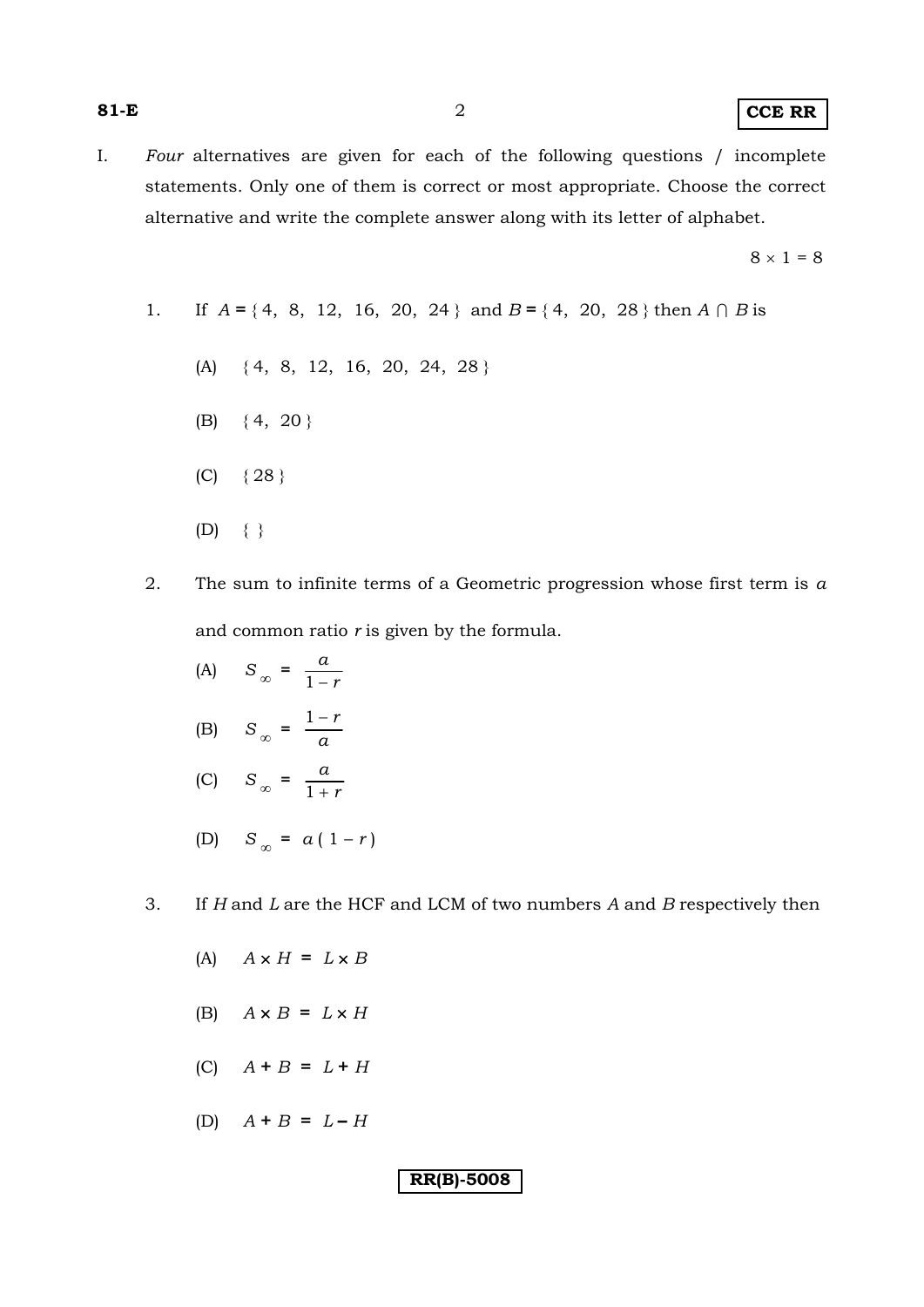## **CCE RR** 3 **81-E**

4. The degree of the polynomial  $P(x) = 2x^3 + 3x^2 - 11x + 6$  is

- (A) 2 (B) 6
- (C) 3 (D) 4
- 5. The standard form of a quadratic equation is
	- (A)  $ax^2 = 0$
	- (B)  $ax^2 + bx = 0$
	- (C)  $ax^2 + c = 0$
	- (D)  $ax^2 + bx + c = 0$
- 6. In the given figure,  $\overline{PA}$  and  $\overline{PB}$  are the tangents to the circle with centre *O*. If  $|AOB = 100^{\circ}$ , then  $| APO$  is



- (A) 50°
- (B) 80°
- $(C)$  90 $^{\circ}$
- (D)  $40^\circ$

**RR(B)-5008** [ Turn over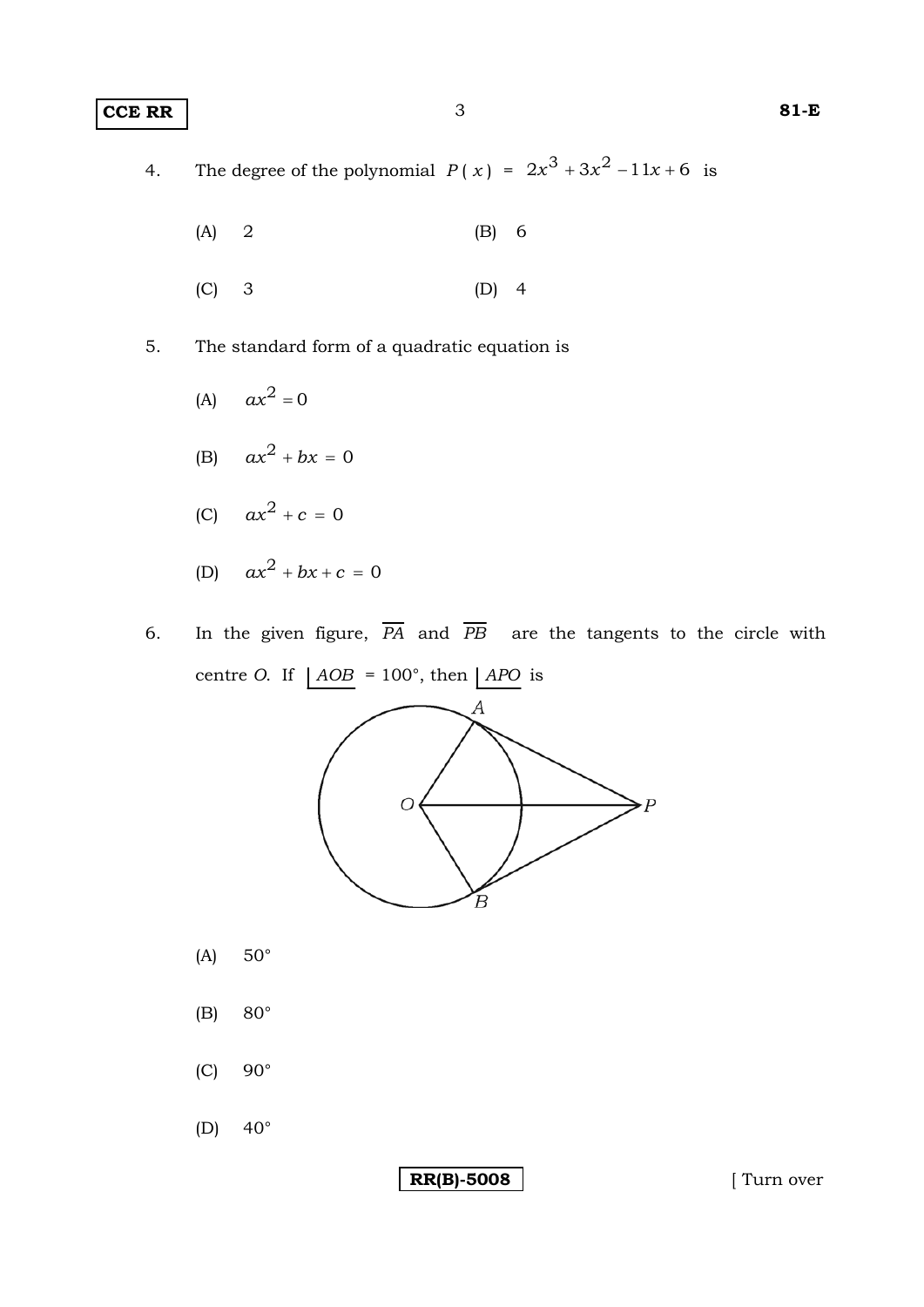- 7. The value of  $\tan^2 60^\circ + 2 \tan^2 45^\circ$  is
	- (A) 5
	- (B)  $\sqrt{3} + 1$
	- $(C) 4$
	- (D)  $\sqrt{3} + 2$
- 8. In  $\Delta$  *ABC* right angled at *B*,  $\overline{AB}$  = 7 cm,  $\overline{BC}$  = 24 cm. Then length of





- (A) 30 cm
- (B) 17 cm
- (C) 25 cm
- (D) 19 cm
- II. Answer the following questions :  $6 \times 1 = 6$

- 9. Find the arithmetic mean of 16 and 20.
- 10. Find the value of  ${}^5P_3$ .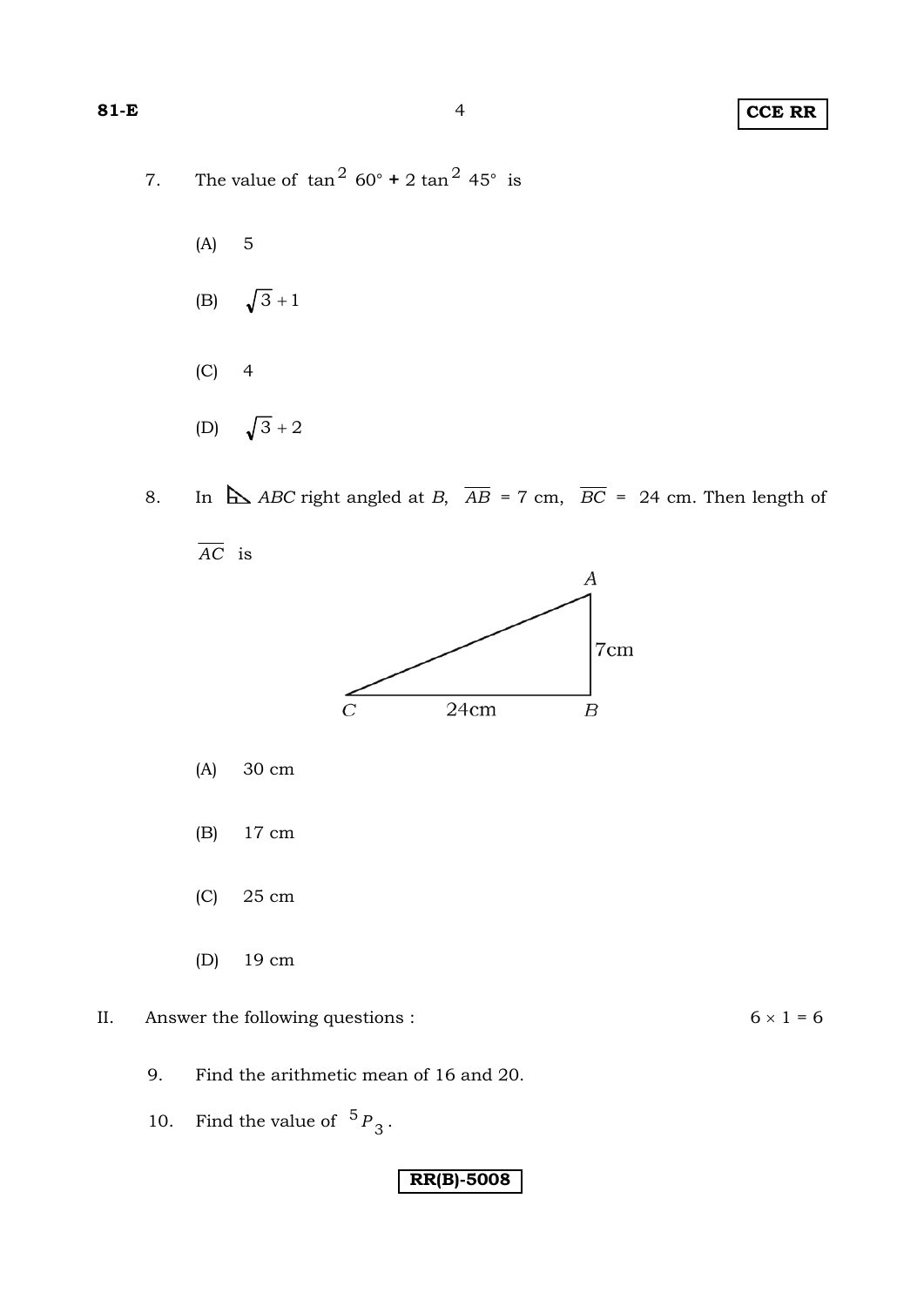- 11. The probability of winning a game is 0·8. What is the probability of losing the same game ?
- 12. The Mean  $(\overline{x})$  of certain scores is 60 and the standard deviation  $(\sigma)$  of the same scores is 3. Find the coefficient of variation of the scores.
- 13. Find the remainder obtained when *P* (*x*) =  $4x^2 7x + 9$  is divided by  $(x - 2)$ .
- 14. Write the discriminant of the quadratic equation  $ax^2 + c = 0$ .
- III. Answer the following questions :
	- 15. In a group of 60 people, 40 people like to read newspapers, 35 people like to read magazines and 26 people like to read both. Find the number of people who read neither newspapers nor magazines. 2
	- 16. Find the tenth term of the progression  $\frac{1}{5}$ ,  $\frac{1}{3}$ , 1, -1, .... . 2
	- 17. Prove that  $3 + \sqrt{5}$  is an irrational number. 2
	- 18. a) State the fundamental principle of counting.
		- b) Write the value of 0 !

**RR(B)-5008** | Turn over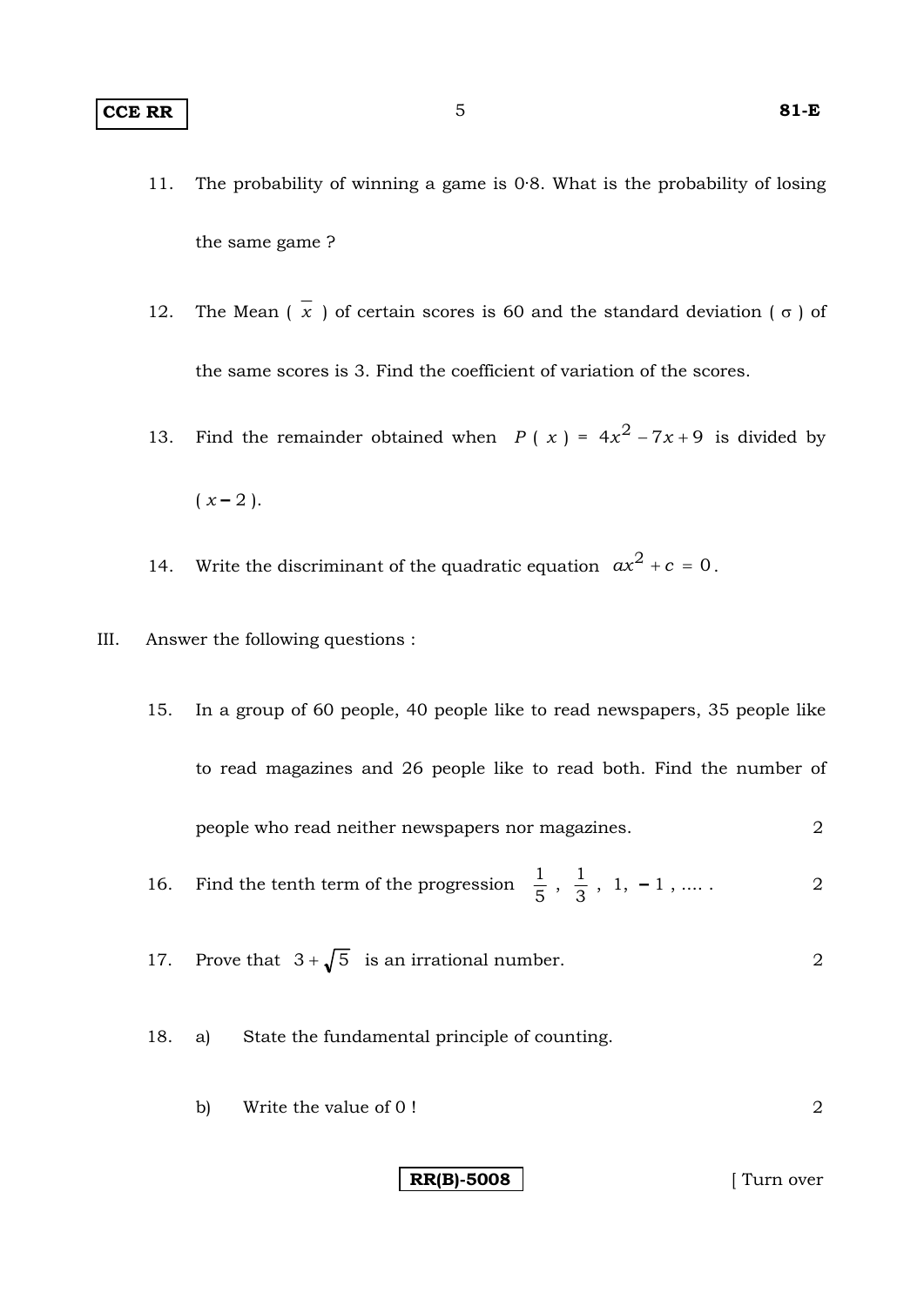19. Using a suitable formula calculate the number of diagonals that can be

 $\overline{B}$ 

А

drawn in the given polygon. 2

# $\overline{C}$  $\boldsymbol{H}$  $\overline{D}$  $\overline{G}$  $E$  $\overline{F}$

- 20. In an experiment of tossing a fair coin twice, find the probability of getting
	- a) two heads
	- b) exactly one tail. 2
- 21. Find the product of  $\sqrt{3}/2$  and  $\sqrt{3}$ . 2
- 22. Rationalise the denominator and simplify : 2  $\sqrt{3} + \sqrt{2}$ 3  $+\sqrt{2}$
- 23. Find the quotient and the remainder using synthetic division :

$$
(x^3 + x^2 - 3x + 5) \div (x - 1).
$$

### OR

If one of the zeros of the polynomial  $x^2 - x - (2k + 2)$  is  $-4$ , find the value of *k*.

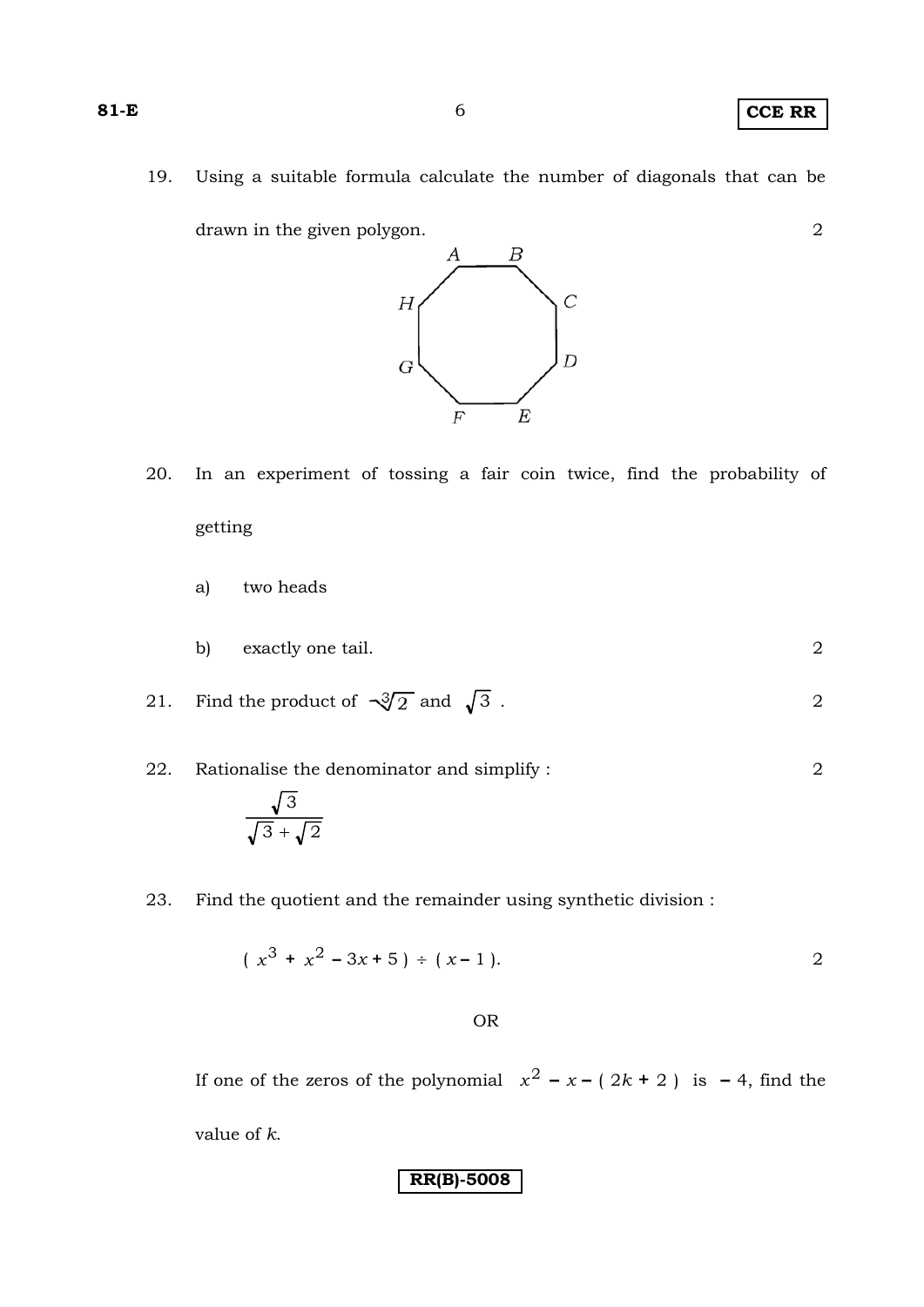### **CCE RR** 7 **81-E**

- 24. Draw a circle of radius 4 cm and construct a tangent at one end of its diameter. 2
- 25. In the following figure,  $\overline{AX} = p 3$ ,  $\overline{BX} = 2p 2$ ,  $\frac{AY}{YC} = \frac{1}{4}$ . Find *p*. 2



OR

In the trapezium *ABCD*,  $\overline{AB}$  ||  $\overline{CD}$ ,  $\overline{AB}$  = 2 $\overline{CD}$  and area of  $\triangle AOB$  is 84 cm<sup>2</sup>. Find the area of  $\Delta$  *COD* .



26. Given  $\tan A = \frac{3}{4}$ , find  $\sin A$  and  $\cos A$ . 2

27. Find the equation of a line having angle of inclination 45° and *y*-intercept

is 2.  $\hspace{1.5cm}$  2

**RR(B)-5008** [ Turn over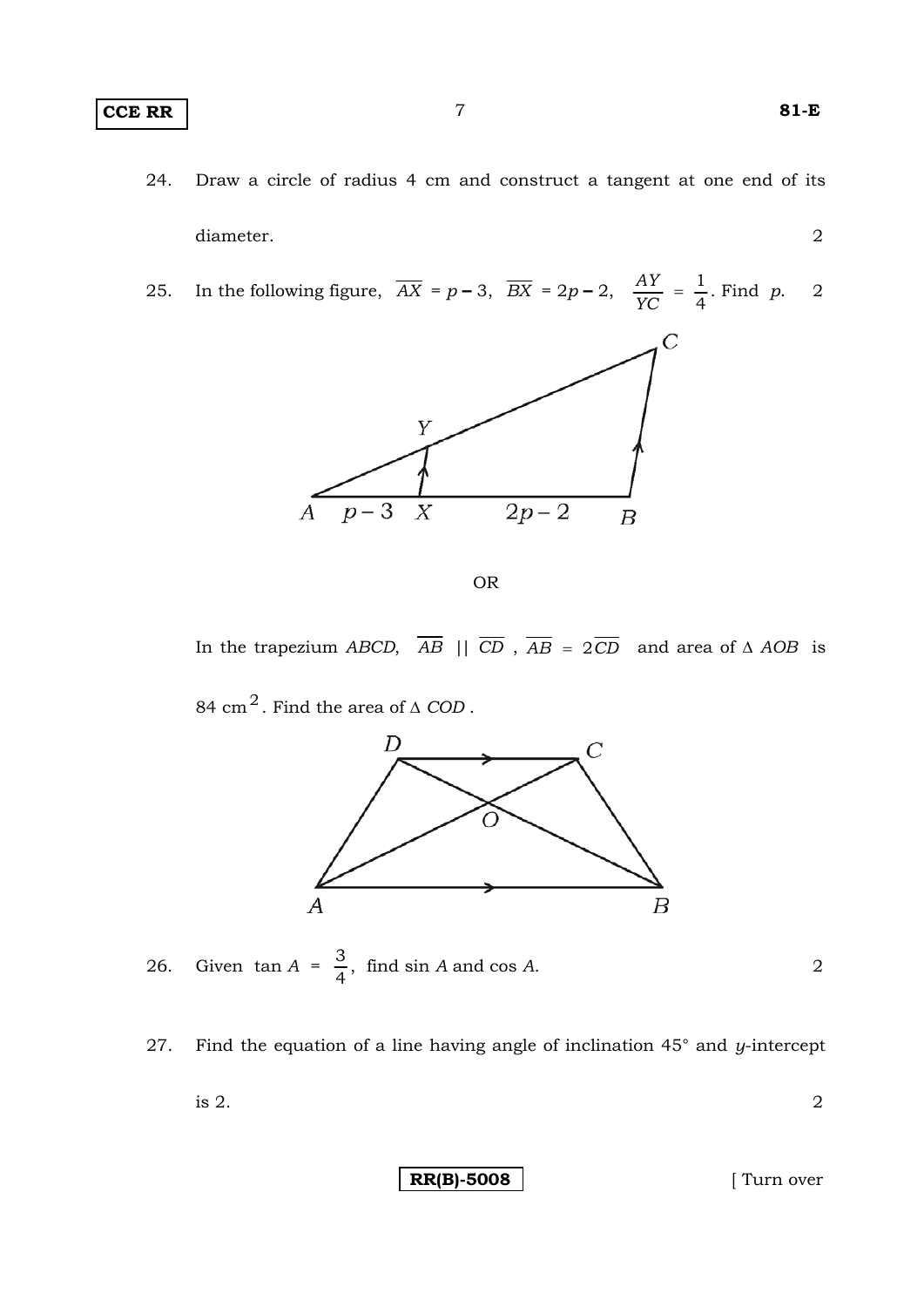| 81-E |                                                                                      | <b>CCE RR</b> |  |
|------|--------------------------------------------------------------------------------------|---------------|--|
| 28.  | Find the distance between the points $A(6, 5)$ and $B(4, 4)$ .                       | 2             |  |
| 29.  | The curved surface area of a right circular cone is 4070 $\text{cm}^2$ and its slant |               |  |

height is 37 cm. Find the radius of the base of the cone. 2

30. Draw a plan of a level ground using the information given below : 2

|          | Metre To C |         |
|----------|------------|---------|
|          | 220        |         |
| To D 100 | 160        |         |
|          | 120        | 80 to B |
| To E 60  | 80         |         |
|          | From A     |         |

( Scale 20 m = 1 cm )

- IV. Answer the following questions :
	- 31. Prove that the tangents drawn from an external point to a circle
		- a) are equal
		- b) subtend equal angles at the centre
		- c) are equally inclined to the line joining the centre and the external point. 3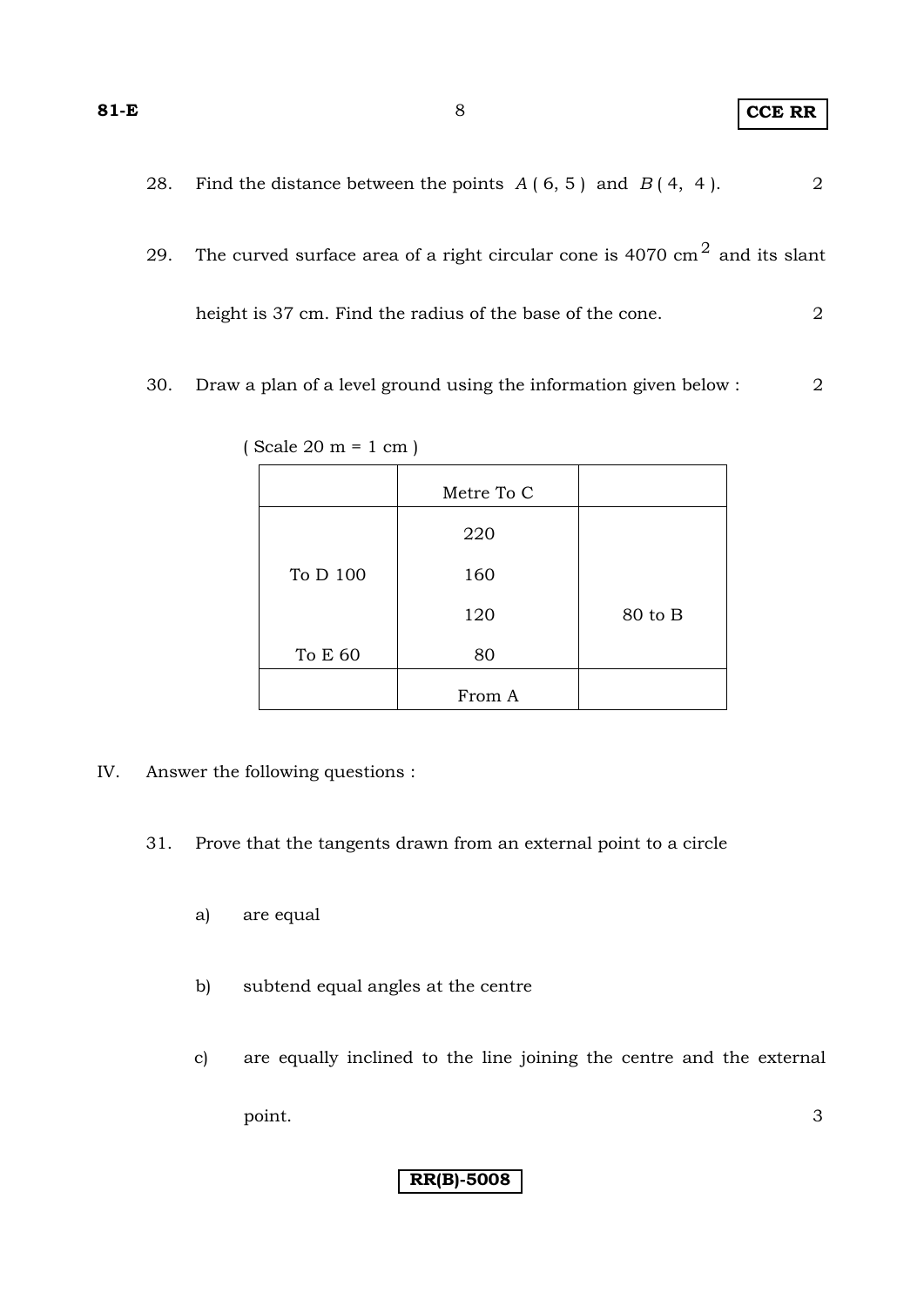### **CCE RR** 81-E

32. The circumference of the circular base of a right cylindrical vessel is 132 cm and its height is 25 cm. Calculate the maximum quantity of water it can hold. (Use  $\pi = \frac{22}{7}$ ).

#### OR

 A solid metallic right circular cone is of height 20 cm and its base radius is 5 cm. This cone is melted and recast into a solid sphere. Find the radius of the sphere. (Use  $\pi = \frac{22}{7}$ ).

33. Find the standard deviation for the following data : 3

| Marks $(x)$ | Number of students $(f)$ |
|-------------|--------------------------|
| 35          | 2                        |
| 40          |                          |
| 45          | 8                        |
| 50          |                          |
| 55          |                          |

34. A building and a tower are on the same level ground. The angle of elevation of the top of the building from the foot of the tower is 30°. The angle of elevation of the top of the tower from the foot of the building is 60°. If the height of the tower is 50 m, then find the height of the building. 3

OR

Prove that 
$$
\sqrt{\frac{1+\sin A}{1-\sin A}}
$$
 = sec A + tan A.

**RR(B)-5008 [** Turn over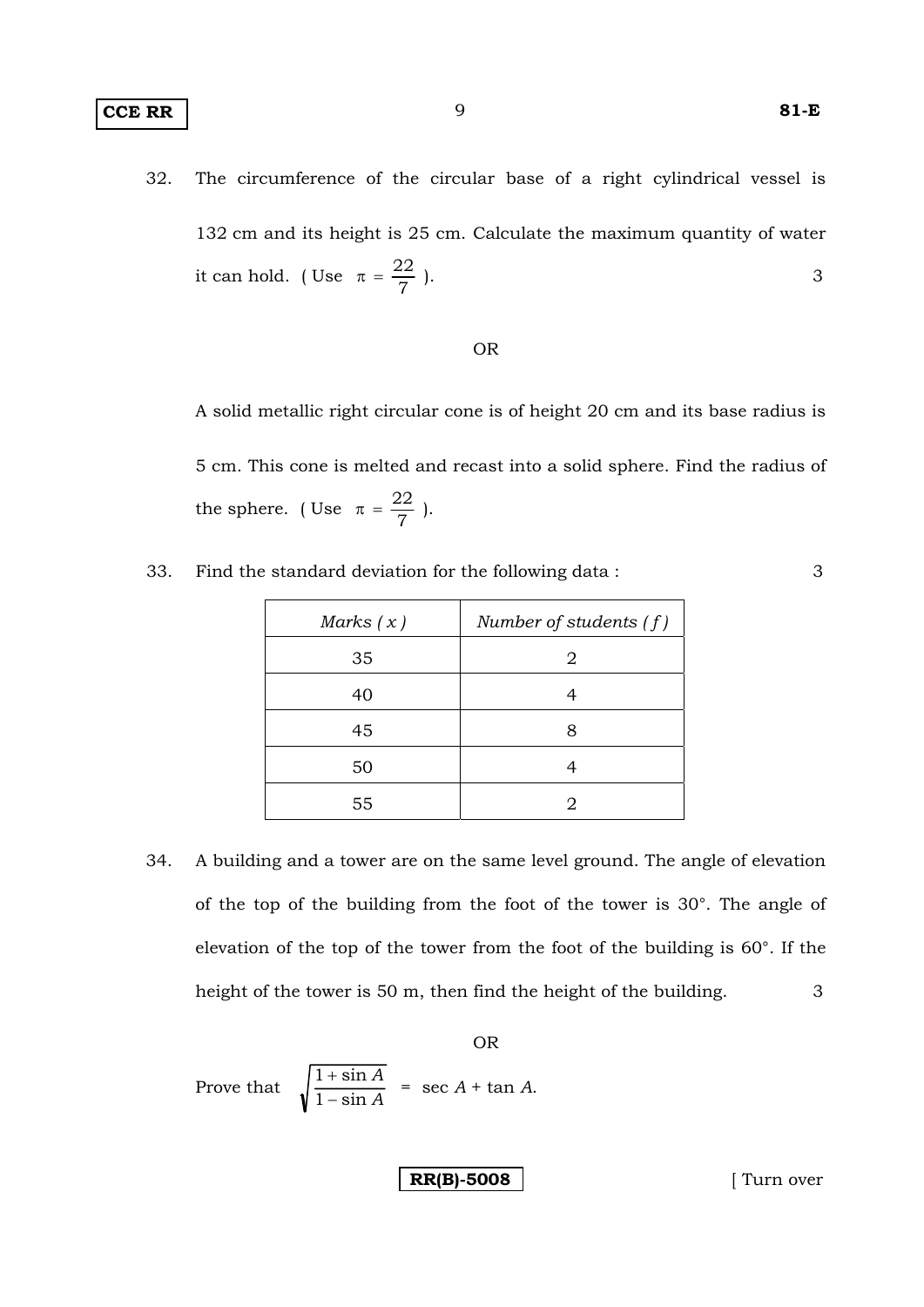#### 35. Solve by using formula : 3

$$
x^2 - 2x + 3 = 3x + 1.
$$

## OR

If *m* and *n* are the roots of the quadratic equation  $x^2 - 6x + 2 = 0$ , then find the value of

a) 
$$
\frac{1}{m} + \frac{1}{n}
$$
  
b) 
$$
(m+n) (mn).
$$

36. Prove that the area of an equilateral triangle of side '*a*' units is\n
$$
\frac{a^2 \sqrt{3}}{4}
$$
\nsquare units.

4

#### OR

Δ *ABC* is right angled triangle right angled at *C*. *D* is a point on the side *AC* and *E* is a point on the side *BC* . Show that

$$
AB^2 + DE^2 = AE^2 + BD^2.
$$

### V. Answer the following questions :

- 37. Construct direct common tangents to two circles of radii 4 cm and 2 cm whose centres are 8 cm apart. 4
- 38. Find the sum of first ten terms of an Arithmetic progression whose fourth term is 13 and eighth term is 29. 4

### OR

 Find the three consecutive terms of a Geometric progression whose sum is 14 and their product is 64.

## **RR(B)-5008**

## **81-E** 10 **CCE RR**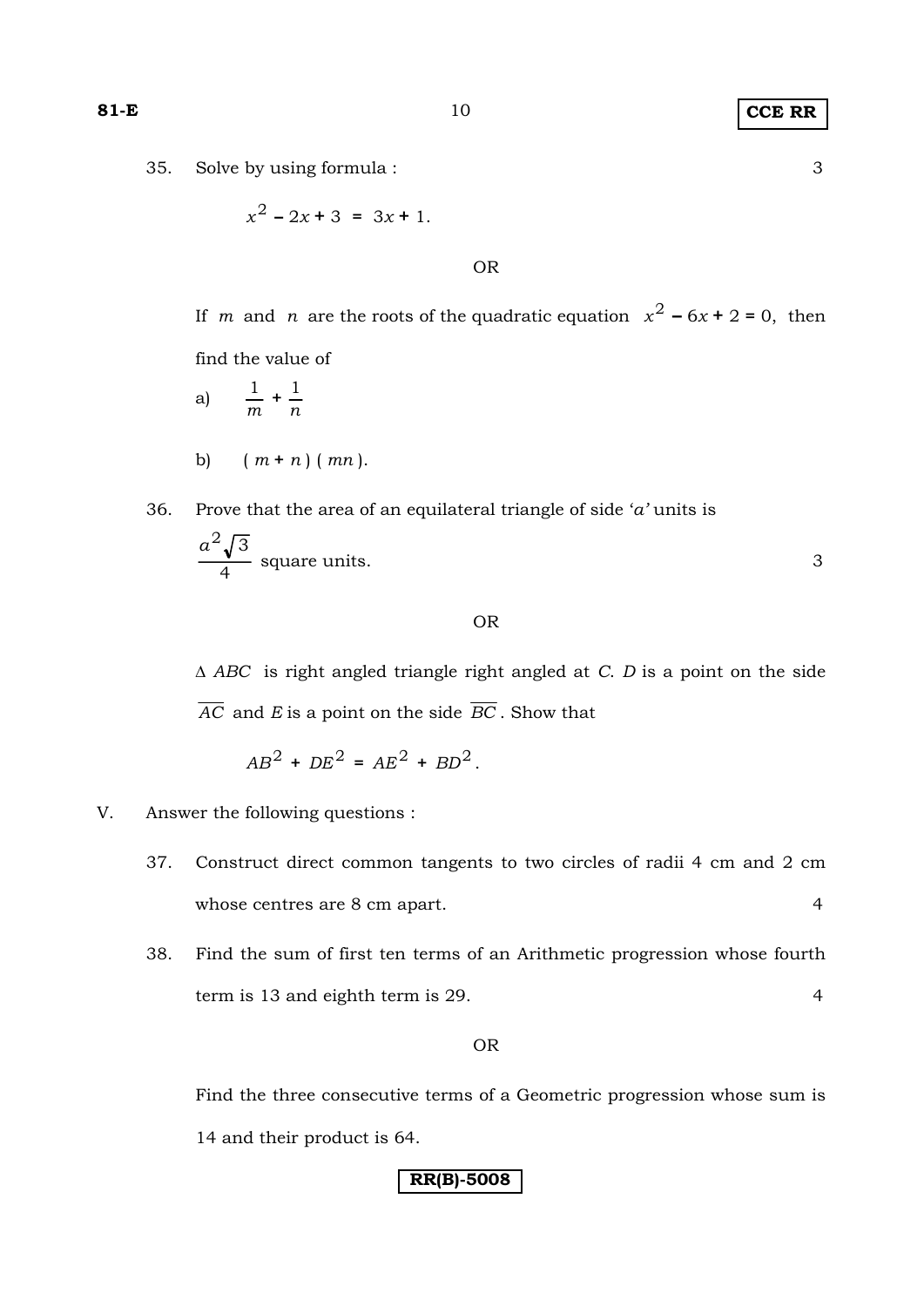# **CCE RR** 11 **81-E**

- 39. Prove that "if two triangles are equiangular, then their corresponding sides are in proportion". 4
- 40. Solve graphically :  $x^2 x 2 = 0$ . 4